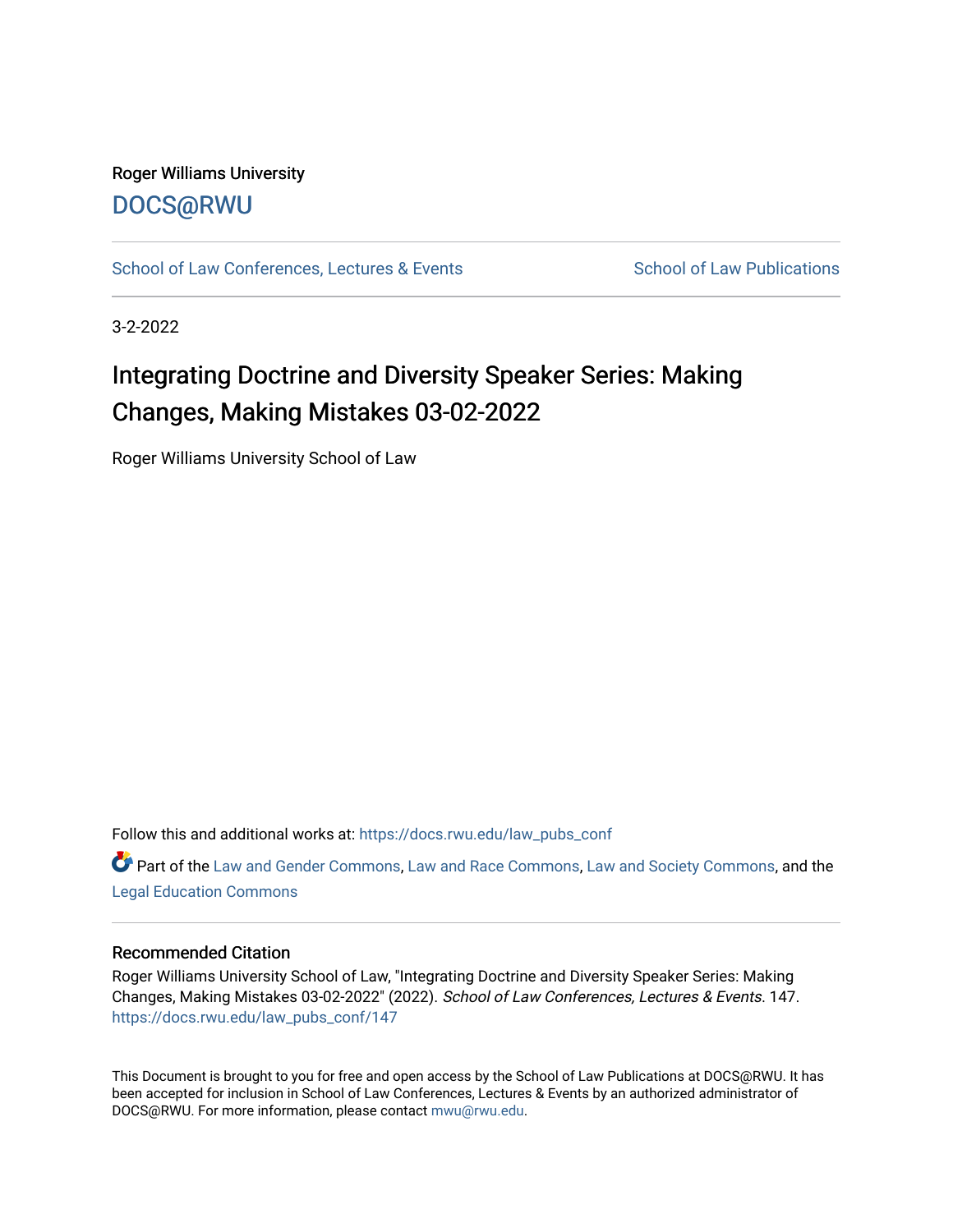2/15/22

*Save the Date!*

## **Integrating Doctrine and Diversity Speaker Series:** *Making Changes, Making Mistakes*

*Wednesday, March 2, 2022*

*3:30 - 4:30 PM*

What should law professors do (and not do) when they make a mistake or a comment that is racist/sexist/homophobic/classist/ableist or otherwise offensive in the law school classroom? This installment of the Integrating Doctrine & Diversity Speaker Series will be led by professors (and a law student) who are engaging in this work successfully. They will talk about their scholarship and the right strategies to employ when mistakes are made.

**More Information: [Integrating Doctrine & Diversity Speaker Series: Making](https://nam02.safelinks.protection.outlook.com/?url=https%3A%2F%2Flaw.rwu.edu%2Fevents%2Fintegrating-doctrine-diversity-speaker-series-making-changes-making-mistakes&data=04%7C01%7Ckmacandrew%40RWU.EDU%7Cee234187caf34da6f64008d9f09e7223%7Cd84edea239e2410aa672331c49c8c4e2%7C0%7C0%7C637805385601649391%7CUnknown%7CTWFpbGZsb3d8eyJWIjoiMC4wLjAwMDAiLCJQIjoiV2luMzIiLCJBTiI6Ik1haWwiLCJXVCI6Mn0%3D%7C3000&sdata=NrtU9nTg50syD1Ql%2BfzKOs1QiuJCgB3MeC6vS9iIm7s%3D&reserved=0)  [Changes, Making Mistakes | RWU Law](https://nam02.safelinks.protection.outlook.com/?url=https%3A%2F%2Flaw.rwu.edu%2Fevents%2Fintegrating-doctrine-diversity-speaker-series-making-changes-making-mistakes&data=04%7C01%7Ckmacandrew%40RWU.EDU%7Cee234187caf34da6f64008d9f09e7223%7Cd84edea239e2410aa672331c49c8c4e2%7C0%7C0%7C637805385601649391%7CUnknown%7CTWFpbGZsb3d8eyJWIjoiMC4wLjAwMDAiLCJQIjoiV2luMzIiLCJBTiI6Ik1haWwiLCJXVCI6Mn0%3D%7C3000&sdata=NrtU9nTg50syD1Ql%2BfzKOs1QiuJCgB3MeC6vS9iIm7s%3D&reserved=0)**

**Direct Registration Link: [Webinar Registration -](https://nam02.safelinks.protection.outlook.com/?url=https%3A%2F%2Frwu.zoom.us%2Fwebinar%2Fregister%2FWN_305L-XutSL-3YwyW6Vhy5g&data=04%7C01%7Ckmacandrew%40RWU.EDU%7Cee234187caf34da6f64008d9f09e7223%7Cd84edea239e2410aa672331c49c8c4e2%7C0%7C0%7C637805385601649391%7CUnknown%7CTWFpbGZsb3d8eyJWIjoiMC4wLjAwMDAiLCJQIjoiV2luMzIiLCJBTiI6Ik1haWwiLCJXVCI6Mn0%3D%7C3000&sdata=0LuljBS2klLSPhvRfNBWAPlt9Z4jILH0xSmvdLpalTM%3D&reserved=0) Zoom**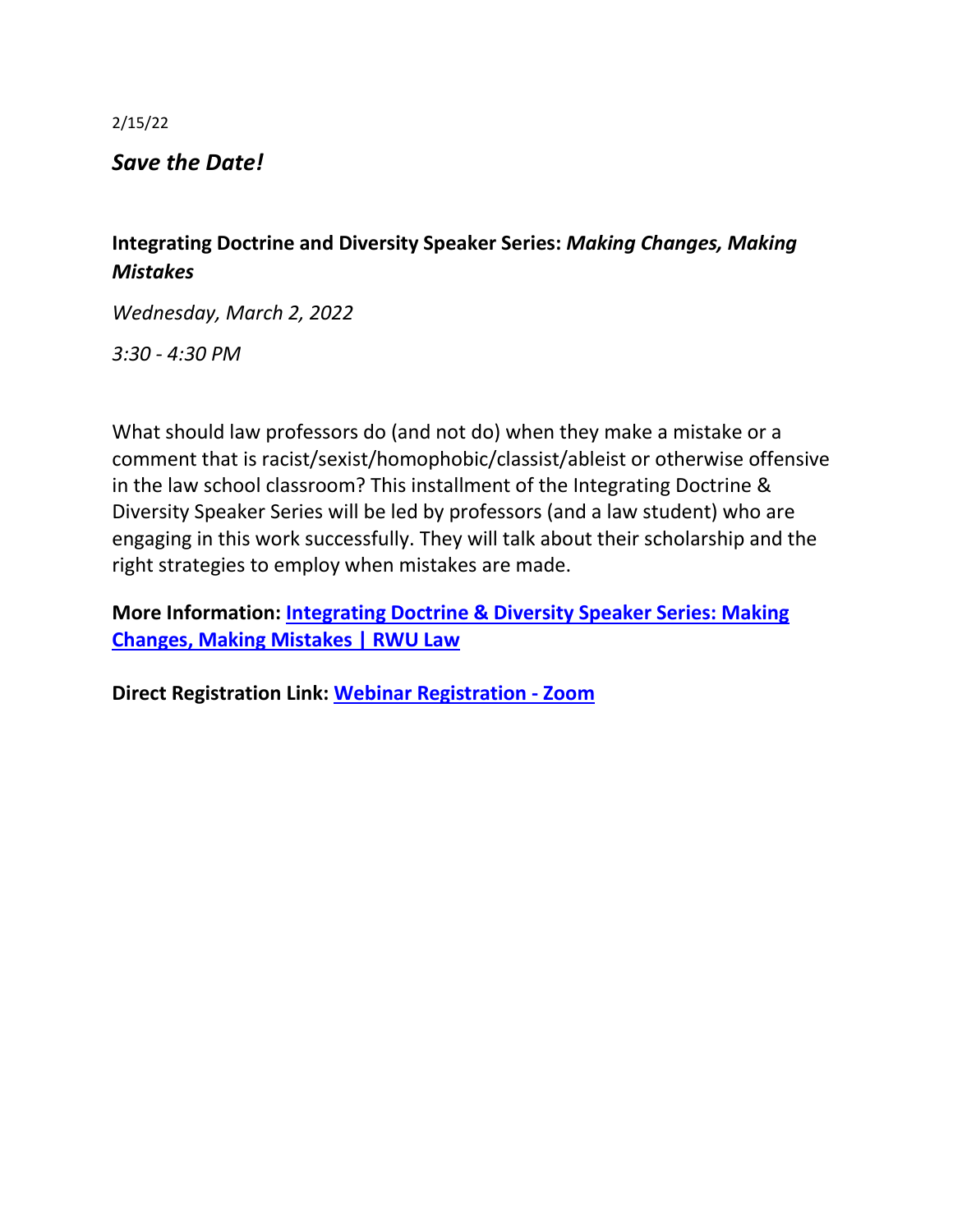# **Speakers**



# Tiffany C. Graham

Associate Dean for Diversity & Inclusion and Associate Professor of Law @Touro College



### D.O. Malagrinò

Professor of Law @Charleston School of Law



# Amanda Reis 3L Student @Roger Williams University School of Law



## Nicole P. Dyszlewski

MODERATOR: Head of Reference, Instruction, & Engagement @Roger Williams University School of Law Library

# **Integrating Doctrine & Diversity Speaker Series: Making Changes, Making Mistakes**

Wednesday, March 2, 2022

3:30pm - 4:30pmVirtual Program (Zoom Webinar)Open to the PublicRegistration Required)

This event is co-sponsored by Roger Williams University School of Law, City University of New York School of Law, and Jurist.

Drawing upon the experience of faculty from across the country, *[Integrating Doctrine and](https://integratingdoctrineanddiversity.com/)  [Diversity](https://integratingdoctrineanddiversity.com/)* is a collection of essays with practical advice, written by faculty for faculty, on specific ways to integrate diversity, equity and inclusion into the law school curriculum. Chapters will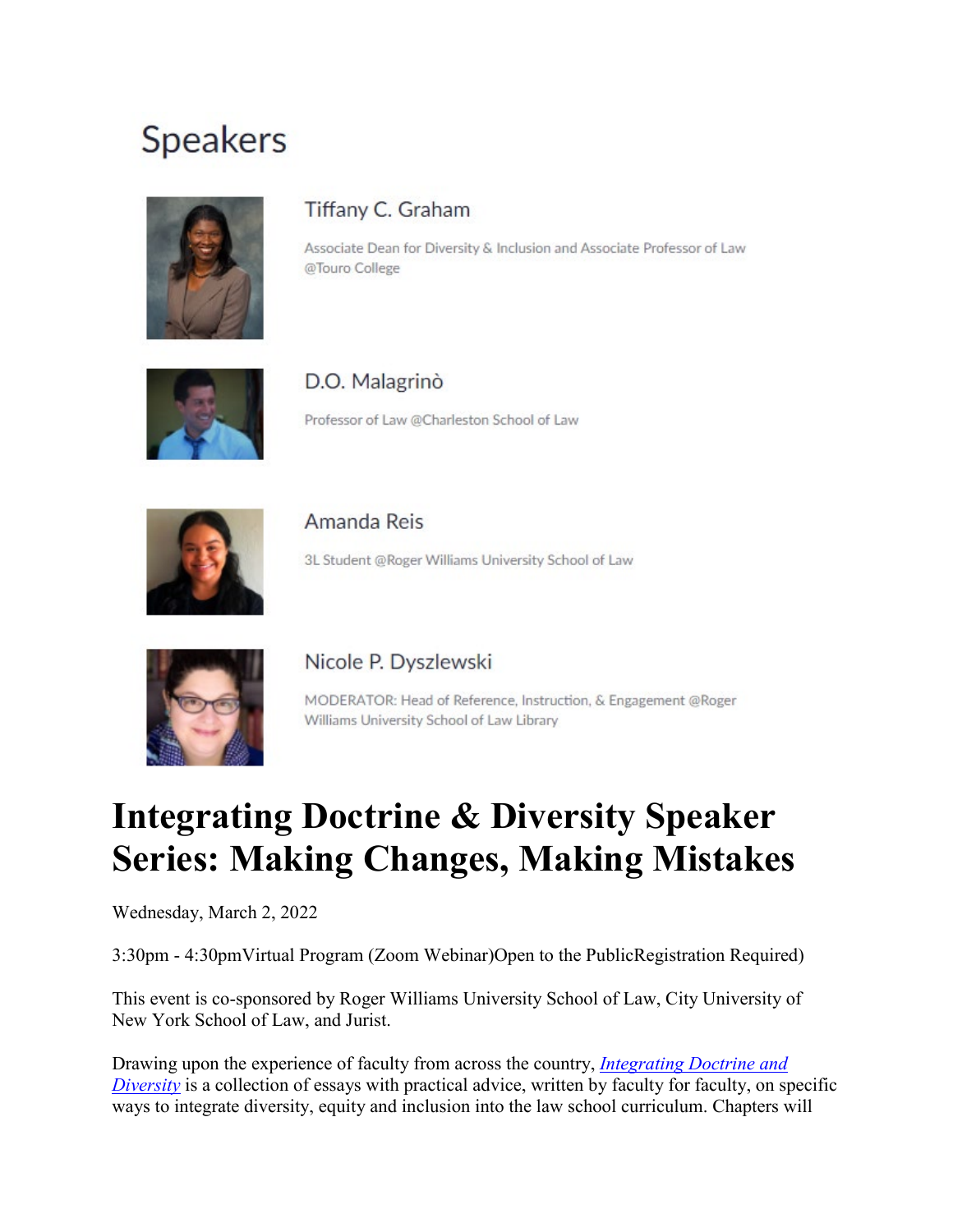focus on subjects traditionally taught in the first-year curriculum (Civil Procedure, Constitutional Law, Contracts, Legal Writing, Legal Research, Property, Torts) and each chapter will also include a short annotated bibliography curated by a law librarian. With submissions from over 40 scholars, the collection is the first of its kind to offer reflections, advice and specific instruction on how to integrate issues of diversity and inclusions into first-year doctrinal courses.

### *Making Changes, Making Mistakes*

What should law professors do (and not do) when they make a mistake or a comment that is racist/sexist/homophobic/classist/ableist or otherwise offensive in the law school classroom? This installment of the Integrating Doctrine & Diversity Speaker Series will be led by professors (and a law student) who are engaging in this work successfully. They will talk about their scholarship and the right strategies to employ when mistakes are made.

### [Register Here](https://rwu.zoom.us/webinar/register/WN_305L-XutSL-3YwyW6Vhy5g)

#### **Meet the Speakers**



Graham

**Tiffany C. Graham** is an Associate Professor of Law and the Associate Dean of Diversity and Inclusion at Touro College, Jacob D. Fuchsberg Law Center. She joined the law school after serving for six years on the faculty and as the Associate Dean of Academic Affairs at the University of South Dakota School of Law. Professor Graham primarily teaches in the areas of constitutional law and race and the law, but has also taught criminal procedure, law and sexuality, and torts. She has written and spoken nationally on topics broadly related to LGBTQ+ equality, including marriage equality, LGBTQ+ youth homelessness, conversion therapy, and the integration of LGBTQ+ communities in rural spaces. Her work has appeared in multiple law journals and has been cited at various stages of litigation.

In addition to her scholarly work, Professor Graham is active in the professional community, where she recently served as the Chair of the South Dakota State Advisory Committee to the United States Commission on Civil Rights and now serves on the corresponding New York State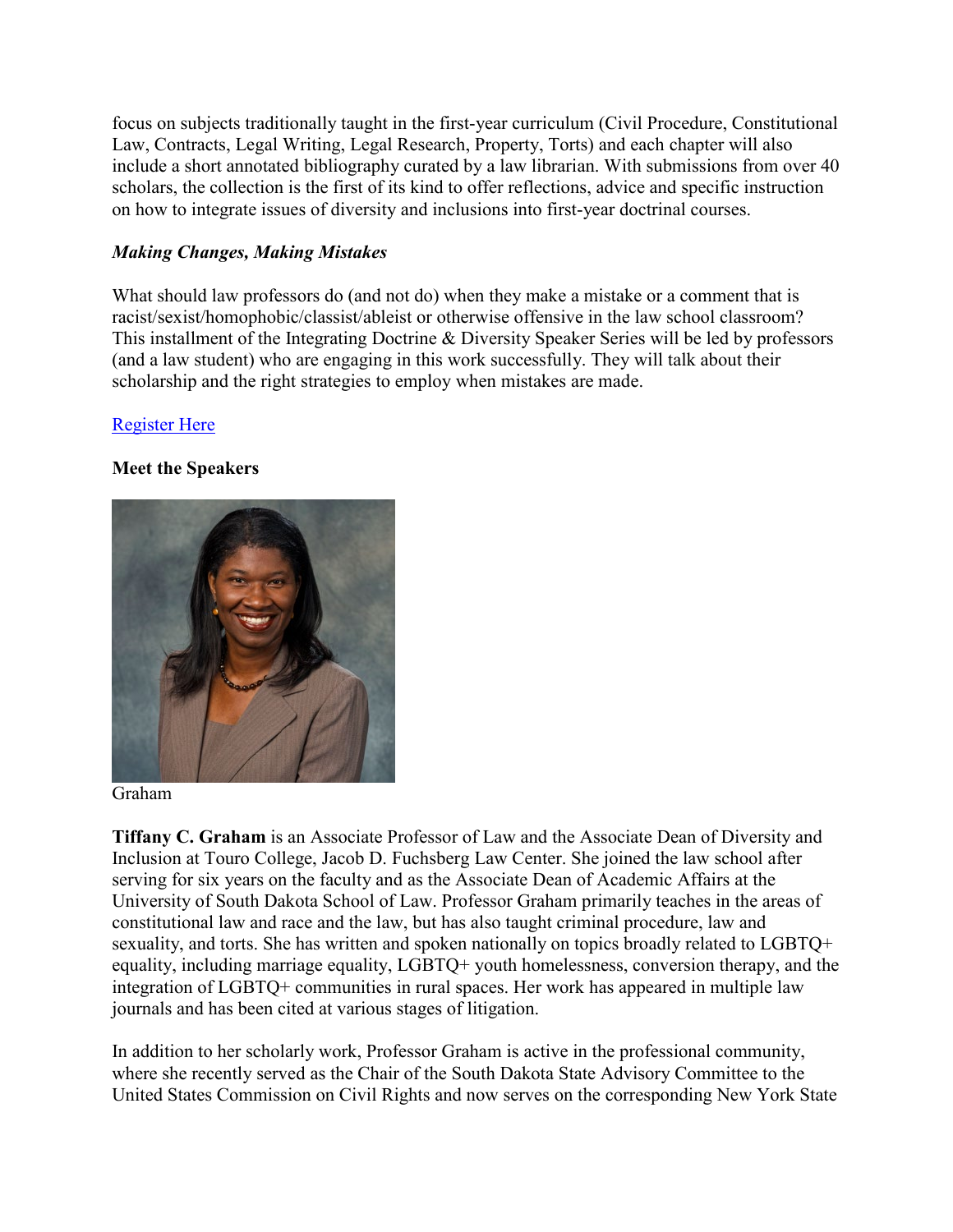Advisory Committee. Professor Graham has recently joined the Boards of Directors for both Little Flower Children and Family Services of New York and the Family Service League of Suffolk County. She has also served on various boards of directors and fulfilled an appointment to the Magistrate Judge Selection Panel for the United States District Court for the Eastern District of Pennsylvania.

A graduate of Harvard and Radcliffe Colleges and the University of Virginia School of Law, she previously served as a federal law clerk on the United States District Court for the District of Columbia and did commercial litigation in the Los Angeles office of Quinn Emanuel Urquhart Oliver and Hedges, LLP. Professor Graham was named a U.S. Fulbright Scholar in 2014.



Malagrinò

**D.O. Malagrinò** joined the faculty of Southwestern Law School in 2021 as a Visiting Professor of Law to teach Property, Wills, Trusts & Estates, and Land Use. Professor Malagrinò is a tenured, full Professor of Law (on leave) from the Charleston School of Law. Professor Malagrinò is licensed to practice law in the state courts of California and in the U.S. District Courts for the Southern and Central Districts of California.





**Amanda Reis** is a 3L student at Roger Williams School of Law, where she is a member of the honors program and serves as the Executive Notes & Comments Editor on the Roger Williams University Law Review. Amanda is currently a student practitioner with the Public Defender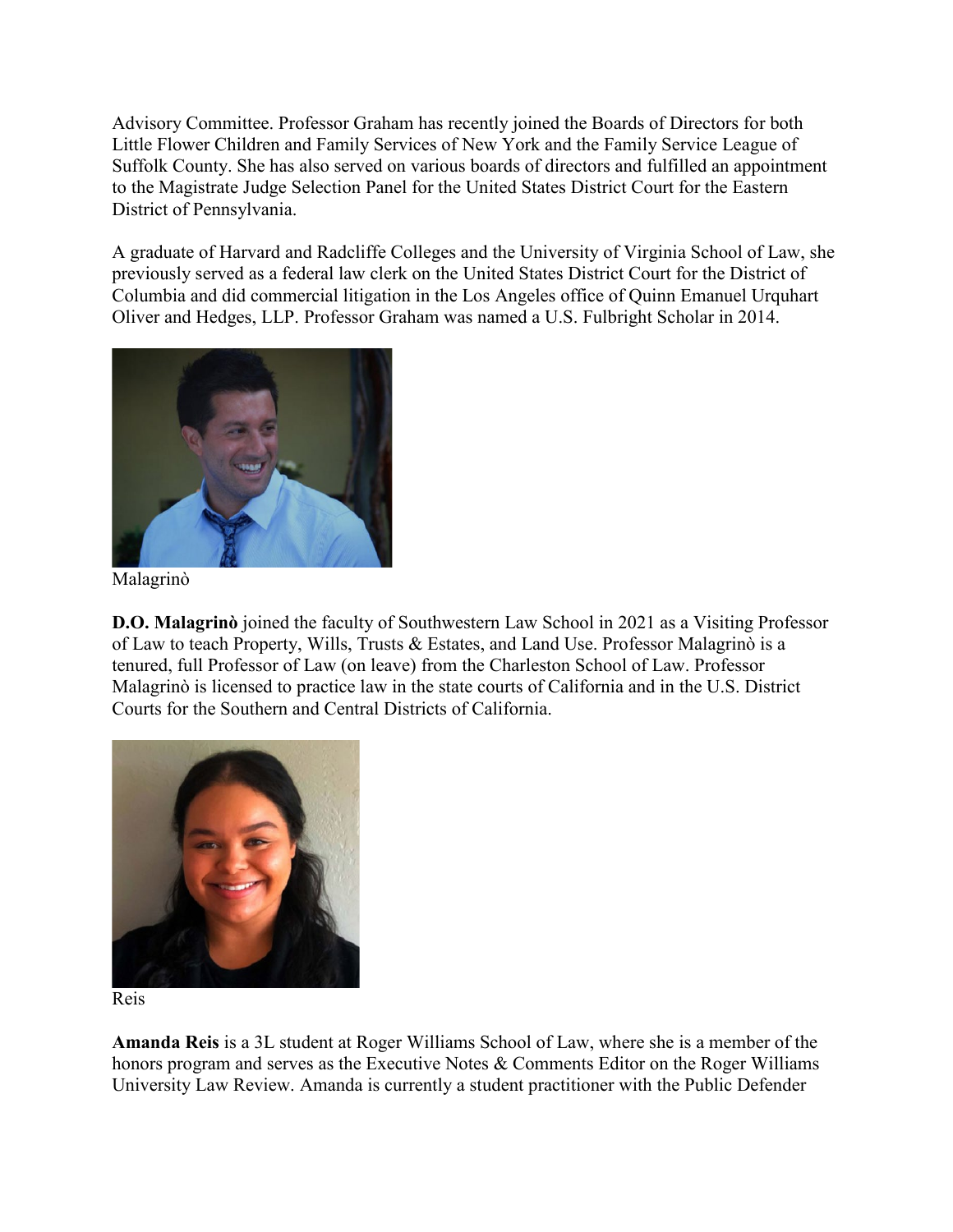Division of the Committee for Public Counsel Services in Massachusetts. She plans to work in public defense upon graduating this May.

#### **Moderator**



Dyszlewski

**Nicole P. Dyszlewski** is one of the editors of *Integrating Doctrine and Diversity: Inclusion and Equity in the Law School Classroom*. She currently serves as the Head of Reference, Instruction, and Engagement at the RWU Law Library and as an adjunct professor. She received a B.A. from Hofstra University, a J.D. from Boston University School of Law, and an M.L.I.S. from the University of Rhode Island Graduate School of Library and Information Studies. She is a member of the Massachusetts State Bar and the Rhode Island State Bar. Her areas of interest are mass incarceration, access to justice, and systems of race and gender inequality in law. Nicole was the 2020 recipient of the American Association of Law Libraries (AALL) Volunteer Service Award and the 2015 recipient of the AALL Emerging Leader Award. Twitter[:@LibrariaNicole](https://twitter.com/LibrariaNicole)

Posted to Facbeook 2/21/22

Register today for the next session of the Integrating Doctrine and Diversity Speaker Series: Making Changes, Making Mistakes on Wednesday, March 2, 2022 at 3:30PM. This program will be moderated by Integrating Doctrine and Diversity co-author Nicole Dyszlewski, Head of Reference, Instruction, and Engagement at the Law Library.

More Information: [https://buff.ly/3rY7lEz](https://buff.ly/3rY7lEz?fbclid=IwAR32-wL_wDrLQxnH4-cVbTrSMnWWw-rFhv6U5YnCLgKHo8NTySrE6gqyIvI)

Direct Registration Link: [https://buff.ly/3uX1hxR](https://buff.ly/3uX1hxR?fbclid=IwAR0nSC9lv_P_fxLJpKKTzbGMTv5YsGSNd7H6_YKQRnc9Ss-x2nNEXgGWVaU)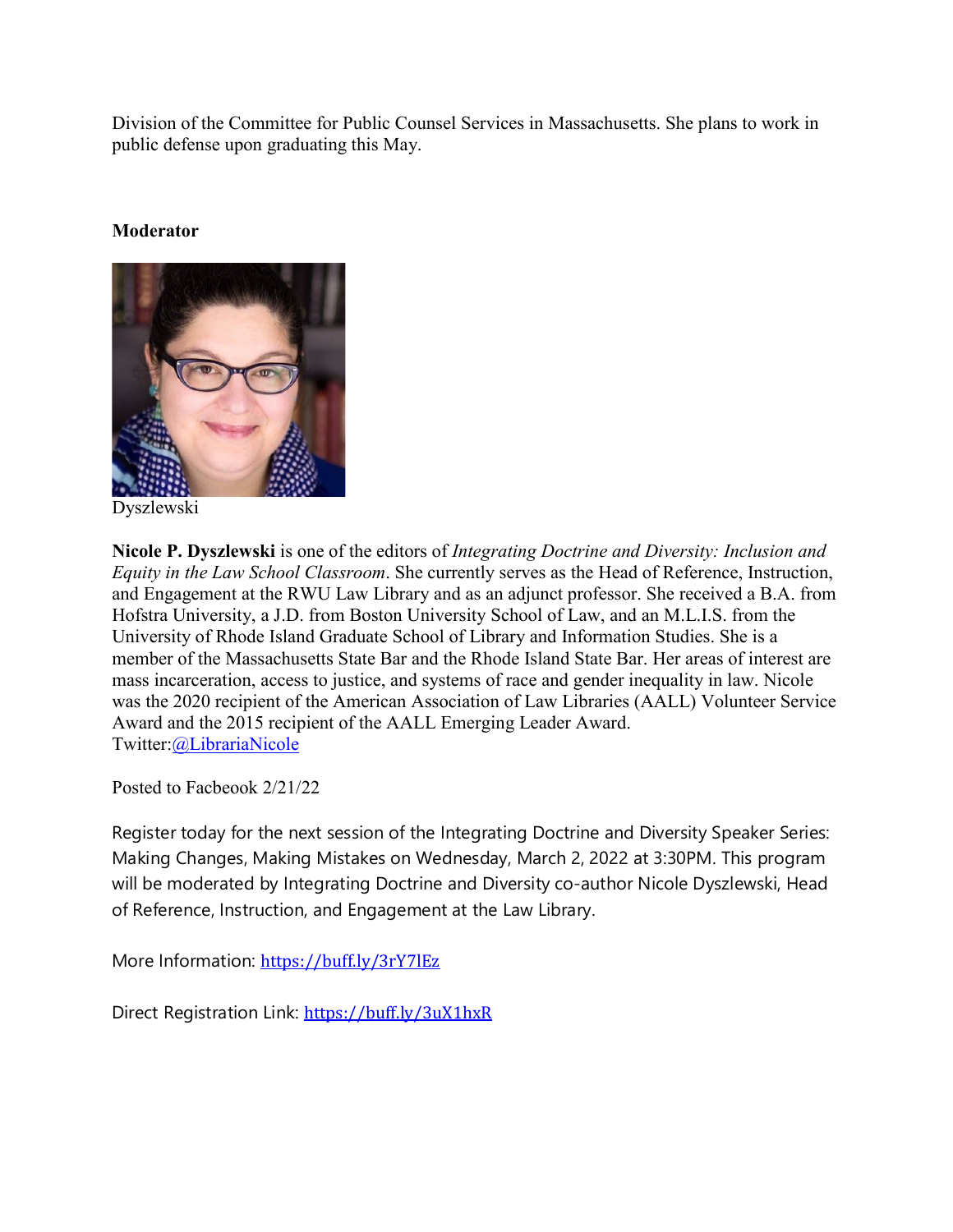# **Integrating Doctrine and Diversity Speaker Series:** Making Changes, Making Mistakes

### **WEDNESDAY, MARCH 2, 2022** 3:30PM - 4:30PM EST



**TIFFANY C. GRAHAM** Associate Dean & Associate Professor of Law at Touro College Law Center



**AMANDA REIS** Third Year Law Student Roger Williams University School of Law



D. O. MALAGRINÒ Professor Charleston School oflaw

Featuring **Moderator and Author** NICOLE DYSZLEWSKI Head of Reference, Instruction, & Engagement Roger Williams University School of Law

### **TO REGISTER FOR THIS EVENT** HTTPS://TINYURL.COM/3TVTVEKN

Sponsored by

CUNY School of Law and Roger Williams University School of Law

The fourth installment of the Integrating Doctrine & Diversity Speaker Series, "Making Changes, Making Mistakes" was a huge success this afternoon, with hundreds of law school professionals from across the country attending.

The panel, clockwise from upper left: Nicole P. Dyszlewski, RWU Law, Moderator; D.O. Malagrinò, Professor of Law, Charleston School of Law; Tiffany C. Graham, Associate Dean for Diversity & Inclusion and Associate Professor of Law, Touro College; Amanda Reis, 3L, RWU Law.